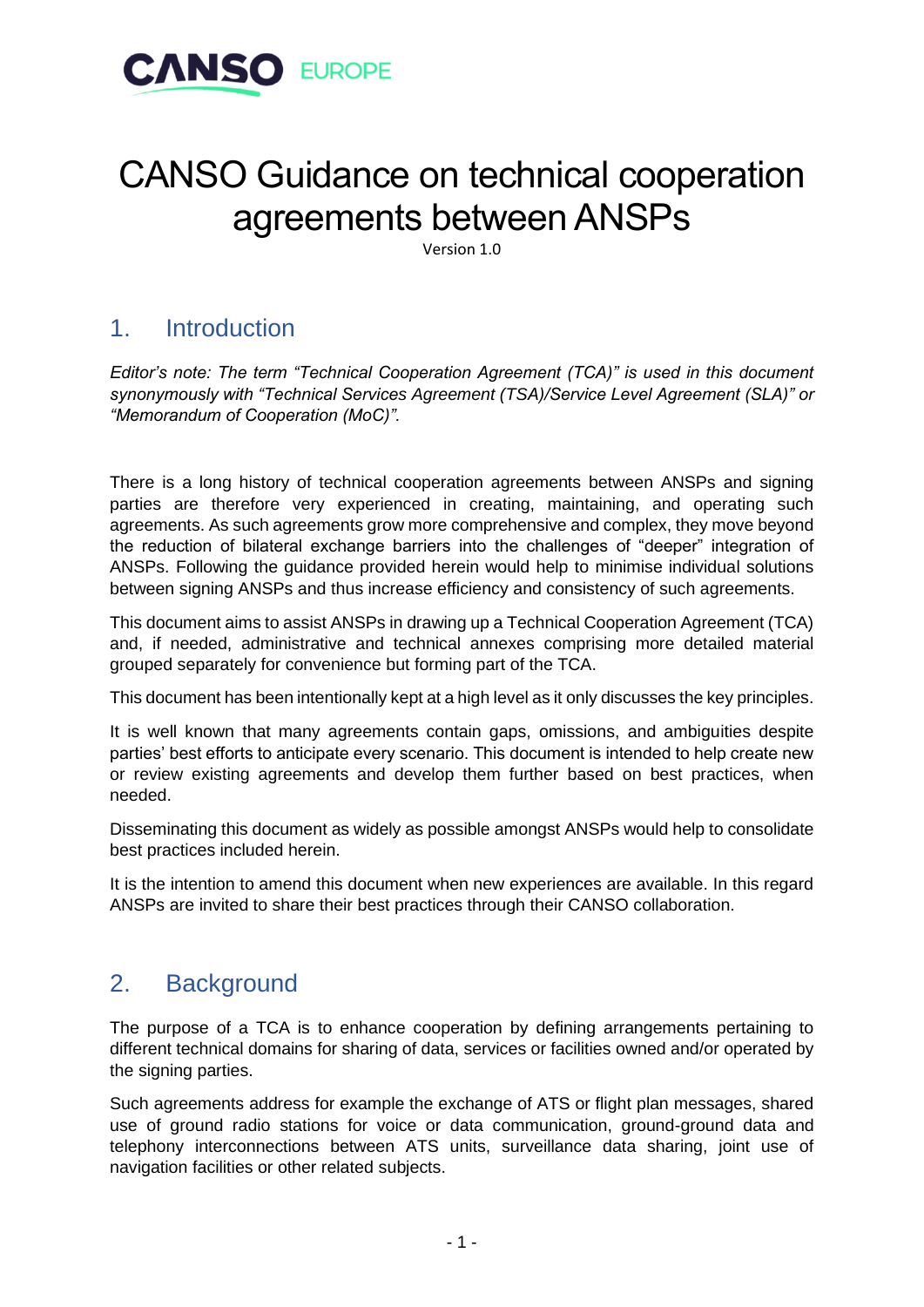When specific operational needs require cooperation and concurrence between ANSP (e.g. air traffic control procedures and coordination requirements, delegation of responsibility for ATS services), then Letters of Agreement (LoA) or similar are signed. Operational agreements are outside the scope of this guidance material.

Signing an agreement is an official indication that the involved parties have a shared interest in achieving a given goal and may make a successful outcome more likely.

### 3. Basic principles

#### **Title of the agreement**

The title of such agreement should be selected that it best reflects the purpose. For this document "Technical Service Agreement (TCA)" was chosen, but any other title such as "Technical Service Agreement/Service Level Agreement", "Memorandum of Cooperation", "Data Sharing Agreement" or "Technical Letter of Agreement" is also a good choice.

#### **The need for an agreement**

Specific legal obligations require ANSP to sign technical cooperation agreements. For example, Regulation (EU) 2017/373 ATM/ANS.OR.B.005 (f), require, inter alia, that service provider as part of their management system "shall establish formal interfaces with the relevant service providers … to ensure that the aviation safety hazards entailed by its activities are identified and evaluated, and the associated risks are managed and mitigated as appropriate…".

For ease of reference, a non-inclusive list of Commission Implementing Regulations valid in 2021 and containing references to the need of formal arrangements between ANSPs is provided in Annex 1.

Moreover, special cases exist where a technical cooperation agreement is directly or indirectly derived from existing other partnership agreements, such as FAB Cooperation Agreements, or Interconnection Framework Agreements<sup>1</sup>

Best practices encourage ANSPs, even without having a legal obligation, to sign technical cooperation agreements and thus documenting the details of their collaboration in the technical domain. Such an agreement spells out the parties' rights and obligations and allows to agree on any specific details such as the organisation of work, power of attorney, confidentiality, liability, and exploitation and dissemination of data and information and third-party involvement.

New agreements should to the extent possible consider the guidance provided in this document which is intended to help reduce the number of different agreement variants and thus contribute to a more efficient relationship between ANSPs.

<sup>&</sup>lt;sup>1</sup> For example, Interconnection Framework Agreement concerning the mutual use of infrastructure required for data and voice communication services, or on Regional Network for the Transmission of Information.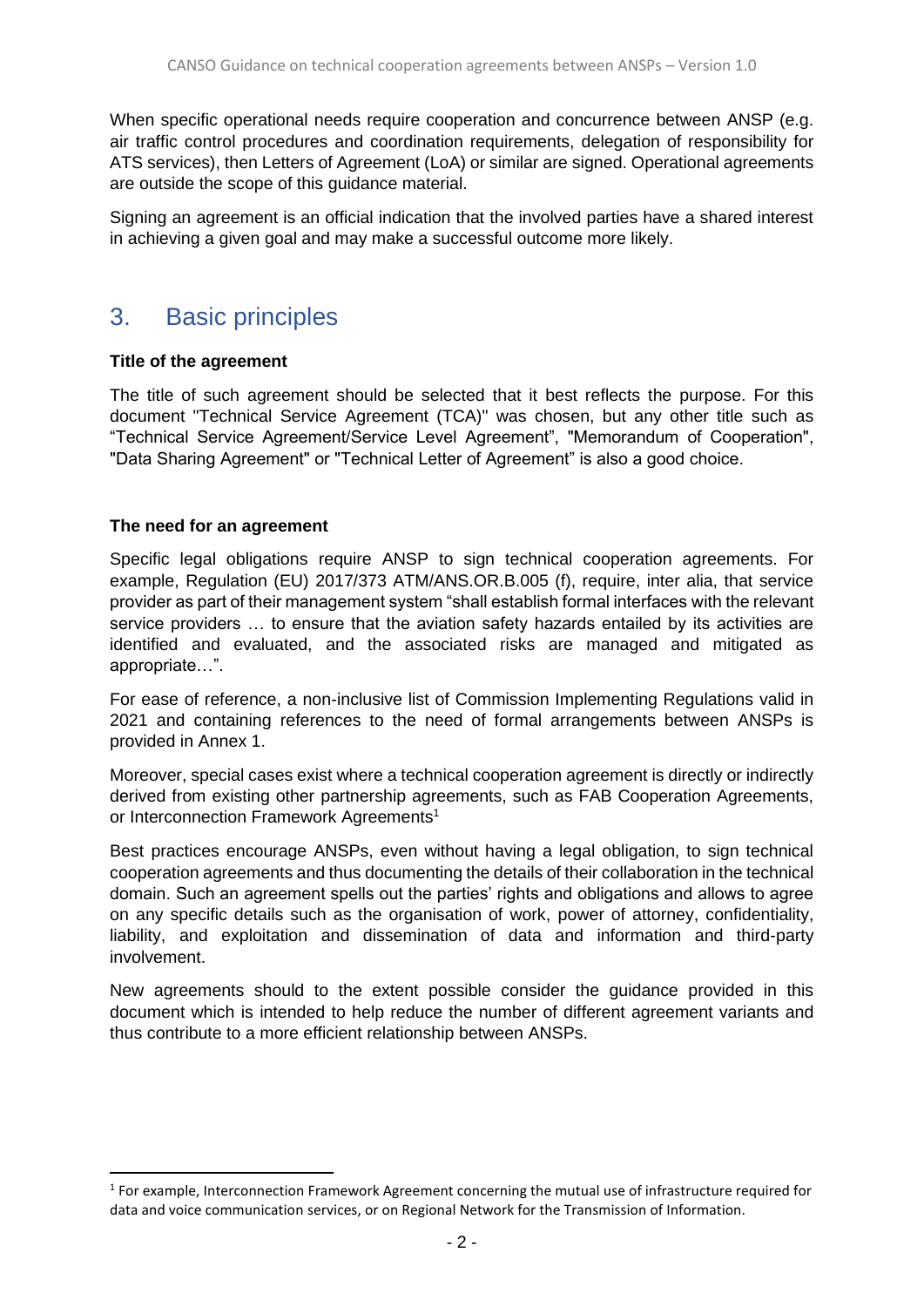#### **Purpose of the agreement**

The purpose of a technical cooperation agreement is to enhance collaboration between ANSPs in a transparent manner by authorizing to share data with one another, interconnect and exchange information on one another's ATM/ANS systems, coordinate and cooperate with regard to the joint use of services or facilities to achieve improved operating efficiencies and cost savings in a safe manner, optimize utilization of systems, and provide high quality ATM/ANS services including at network level. The list of subject areas is exemplary and will most-likely further expand in the future.

#### *Drafting guide:*

*A purpose clause is a simple statement of intent that appears at the beginning of an agreement. It is essentially a quick, general overview of what the agreement including its annexes sets out to do.*

#### **Scope of the agreement**

#### *Technical domain*

The scope will give essential details of what the agreement including its annexes sets out to do. Subject areas of a technical cooperation agreement typically include:

- Interconnection of Networks
- Operational Voice Communication
- ATS Message Exchange
- Flight Data Exchange
- Surveillance Data Exchange
- Exchange of information on the frequency-load of 1030/1090 MHz
- Joint use of ground radio station sites
- Exchange of navigation system status information
- Joint use of terrestrial navigation signals
- GNSS interference monitoring

The list of subject areas is exemplary and will most-likely further expand in the future. New operational and technological developments including cloud computing, ADSP, virtual centres, etc. will require new methods of cooperation between ANSP in the technical domain and thus may enlarge the scope of current technical cooperation agreements. Any enlargement of the scope requires careful consideration of backward compatibility with those systems and services already captured by the technical cooperation agreement.

#### *Operational domain*

Cooperation agreements between ANSPs on operational matters are not addressed in this document. Such agreements play an important role when specific operational needs require cooperation and concurrence between the ANSPs. In such cases Letters of Agreement (LoA) or similar are signed to address for example air traffic control procedures and coordination requirements, delegation of responsibility for ATS services. ANSP may find it beneficial to bring operational and technical cooperation agreements together under one general framework agreement. For more information see below section "best suitable agreement structure".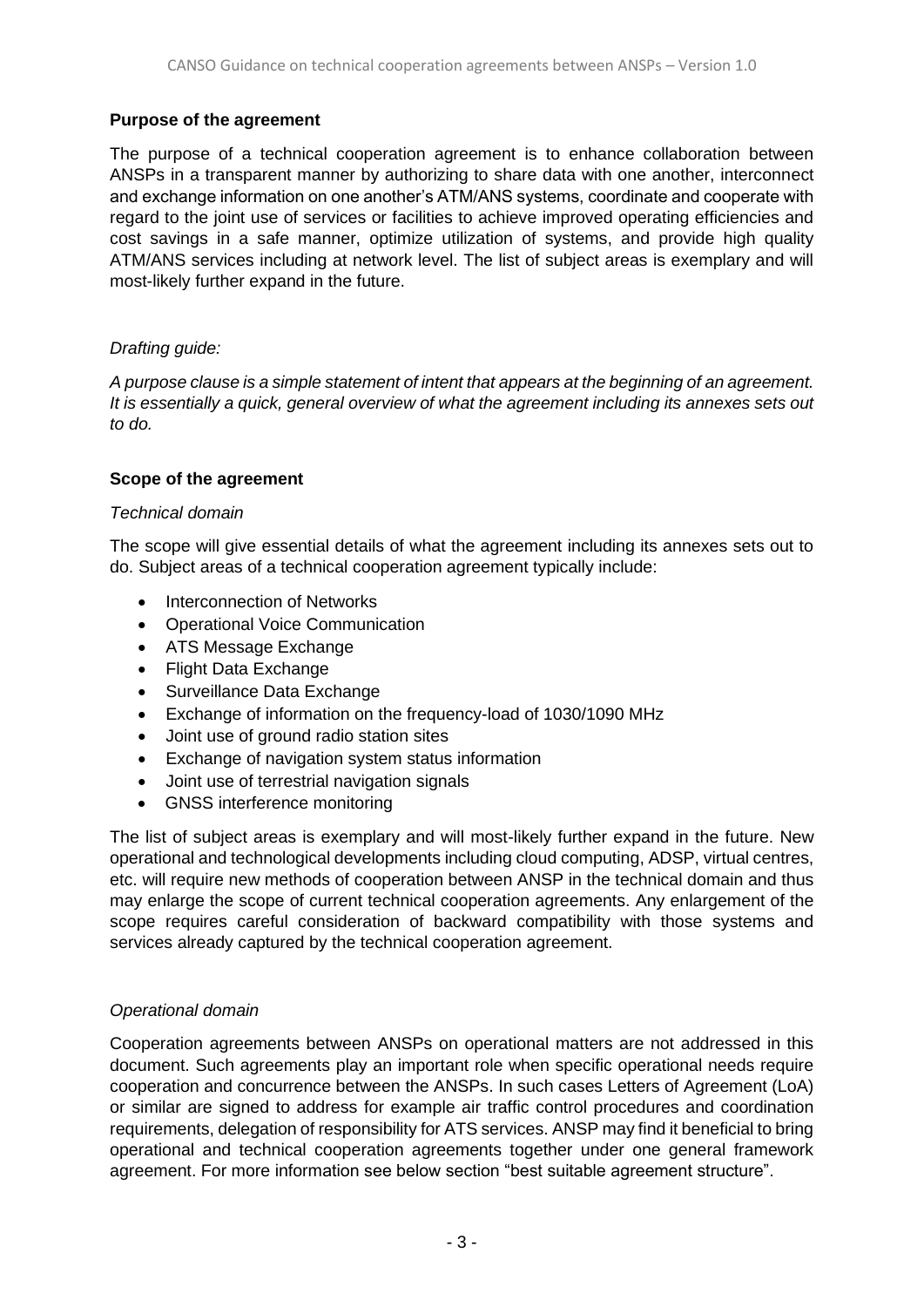#### **Relationship of signing parties**

Before starting to draw up any agreement, it is advisable to develop a clear understanding of the signing parties' relationship. In general cooperation between ANSPs can be characterised as balanced, unbalanced or a combination thereof. A balanced or reciprocal relationship is a situation in which two parties agree to do something similar for each other. For example, both parties act as data providers and consumers. A relationship with one party providing services or data to the other party is called unbalanced or nonreciprocal.

If, after concluding the first SLA, both partners are satisfied with the cooperation, they will tend to expand the cooperation soon. It is important to keep this in mind from the very beginning in order to prevent future problems. With each new service (and related SLA) it is important to (re)assess the relationship between the parties again.

A balanced relationship is one that requires approximately equal effort from both partners to provide the service. It is recommended to identify both parties as Partners in such a relationship. An example of such a relationship is a mutual OLDI interconnection.

An unbalanced relationship, on the other hand, is one in which one party provides a service to the other and makes a disproportionate effort. It is recommended that the contracting parties distinguish i.e., one will be designated as the Provider and the other as the Customer (or similar). An example of such a relationship is the provision of surveillance data.

Combined relationships arise from a combination of a balanced and unbalanced relationship in one or more services between the parties. In such cases, it is important to clearly distinguish the roles and responsibilities of each party in the context of each service.

Third parties may be referred to in an SLA/Technical Annex. It's particularly the case for network supports, where a link between the two ANSP signatories (A and B) would be backed by links via a third-party C (links A-C and C-B).

It is a kind of "grey zone" and it deserves further discussion with a view to develop common understanding on acceptable rules and recommendations.

#### **Selecting the best suitable agreement structure**

The structure of an agreement should be designed in a way that suits its purpose, audience, and information requirements. This may relate also to the requirements of the signing organisations. This section will look at some proven ways to design the structure of your agreement.

#### *Define the best agreement structure*

The general idea is that you use the technical cooperation agreement as a framework agreement to establish generic terms and conditions between the signing ANSPs common for all subject areas covered under the agreement.

Technical annexes or SLAs are used to agree on specific subject areas.

Information necessary to operate the agreement may be placed in administrative annexes, if considered beneficial. It may detail for example technical support levels, procedures related to maintenance and execution of the agreement and its annexes, information on their authorisation, definitions and abbreviations, or a list of the active technical annexes or SLAs.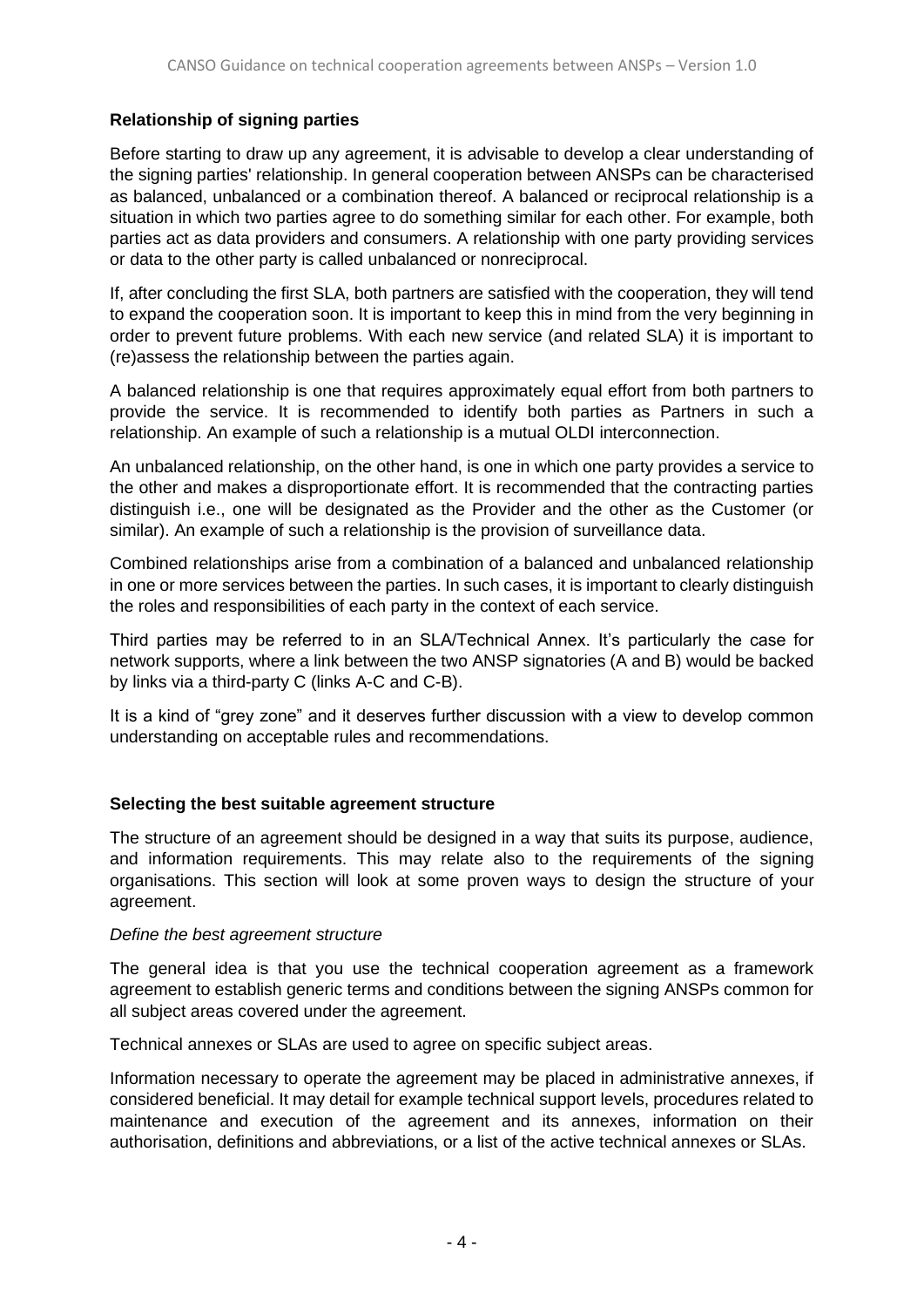There are many advantages of using such a concept, and most of them are centred around the benefits of increased efficiency, and include:

- Once the TCA is signed, ANSPs can use it for years without having to continuously renegotiate the legal terms.
- Within the terms established by the TCA, ANSPs can more rapidly negotiate individual technical annexes or SLAs that focus on specific subject areas and execute them without additional review of the framework TCA.
- As addressed by the TCA, an ANSP can terminate one technical annex or SLA without terminating other technical annexes or SLAs which might be useful when ANSPs collaborating on multiple independent subject areas.



*Figure 1 – General agreement structure*

#### *Minimise data redundancy*

When developing a suitable agreement structure, it may be advisable to consider minimising data redundancies and data anomalies. Redundancy means that some information or data are repeated multiple times for a variety of reasons in the framework agreement and its technical and administrative annexes. Inconsistent data/information in various places lead to data anomalies and/or a future problem between the parties. If minimising redundancies is to prevail, an agreement will need to be divided into several parts and relationships between them needs to be described. The objective of such a document structure is to separate information or data so that additions, deletions and modifications can be made in one part only and is propagated through the entire agreement via defined relationships. For example, detailed contact information for an individual person appears in an administrative annex and other parts of the agreement only contain a link, e.g., using a function description, to the contacts table.

The pros and cons require careful consideration. Information can easily be accessed, managed, and updated and data anomalies will be reduced. The agreement may quickly become very complex. For larger organisations with multiple points of contact such a table or annex may become very comprehensive and hence changes very frequently.

Two common formats based on a similar concept are presented in this document.

- TSA/SLA
- Technical Memorandum of Cooperation (TMC)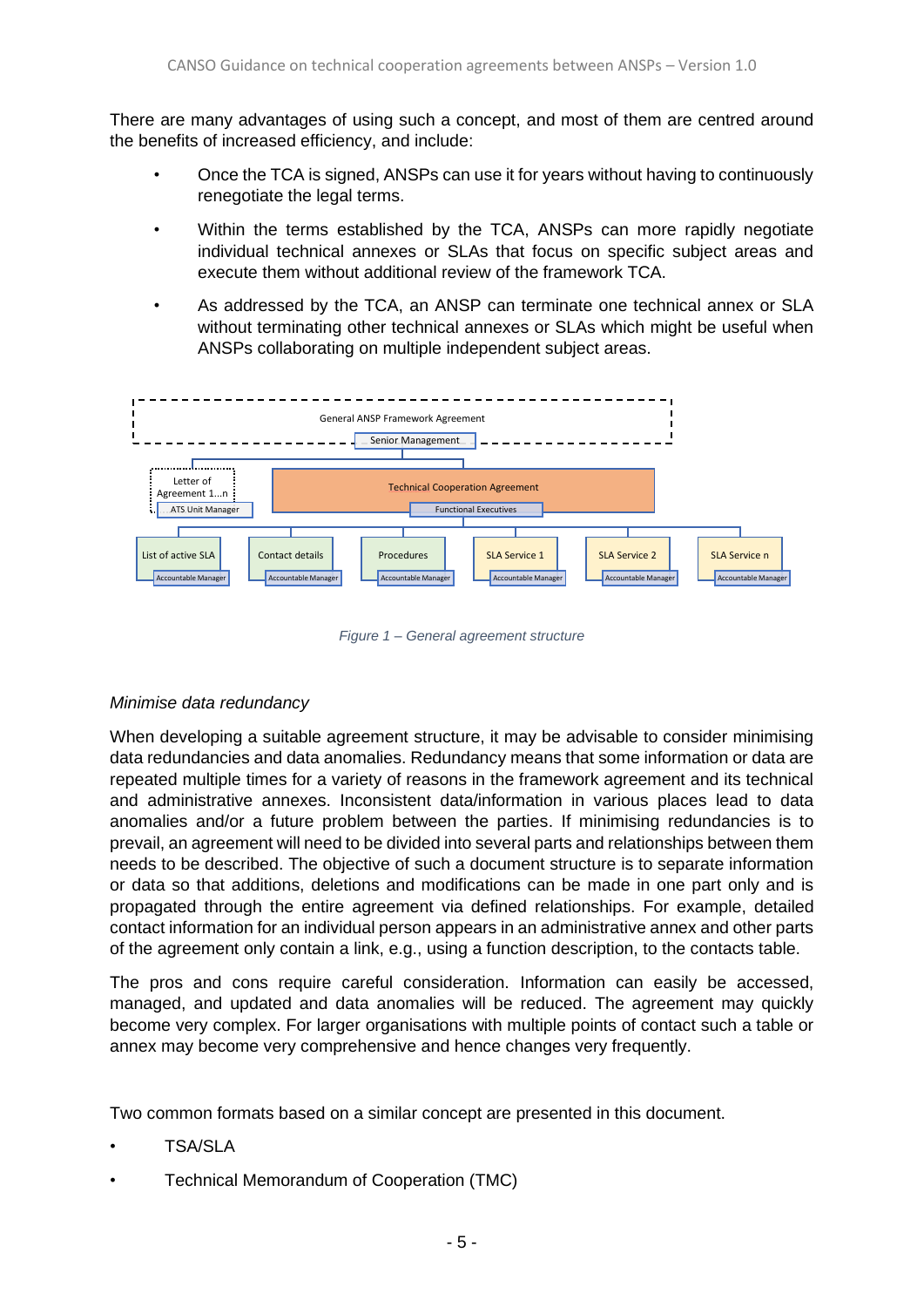#### **Authorisation/signature**

Any Technical Cooperation Agreement (e.g. TSA or MOC) and its technical and administrative annexes should always be signed and dated by the parties involved. Signing an agreement is an official indication that the involved parties have a shared interest in achieving a given goal and may make a successful outcome more likely.

Representatives who can sign an agreement for an ANSP are those who have been given the authority to represent their organisation. These can either be parties who have the actual authority to sign agreements on behalf of their organisation, or parties who have been given the apparent authority to do so. Establishing who has the proper authority to sign agreements on behalf of an ANSP is an important issue to resolve, as confusion related to this issue can contribute to many disputes.

Therefore, ANSPs should carefully consider who should be authorised to sign technical cooperation agreements and its annexes. If in doubt, a written agreement should be reviewed and approved by the senior management.

To ease the execution of an agreement, ANSP may decide to authorize/sign the main agreement and its annexes at different levels of the organizational hierarchy. See figure "General agreement structure". It is good practice that Technical Cooperation Agreements which provide a more stable framework are signed by Senior Management or Functional Executives like Technical Directors. Detailed administrative and technical annexes or SLAs are signed by the accountable managers.

When the agreement is structured such that certain information is spread over different parts of the agreement, then it should be ensured that the main body of the agreement together with all invoked administrative and technical annexes are all authorized/signed at the same time.

#### **Termination**

In general, a technical cooperation agreement is valid until further notice, but can be terminated by either party at any given time. The notice period of an ongoing agreement may not be unreasonably long, usually an acceptable notice period is 6 to 12 months. In some cases, such as surveillance data exchange agreements or common procurement and operation of infrastructure, a longer notice period may be required to allow for the establishment of a data or service sources.

The agreement should give the details of what qualifies as a reason for termination of a TCA or any part thereof. It should also state what actions need to take place for one of the parties to terminate the agreement. Each party is entitled to terminate any technical annex/SLA by submitting a written notice to the other party to terminate the agreement or parts thereof.

The TSA/MOC remains in force as long as at least one technical annex/SLA is valid.

#### **Security**

The current threat and risk environment demands that aviation security remains among the highest priorities for all aviation stakeholders including ANSPs. Successful collaboration between ANSPs dependent on the effectiveness of each other's security systems to provide a common and acceptably secure environment. Each party shall make all necessary measures to protect its own as well as its partner's environment against any security threat and must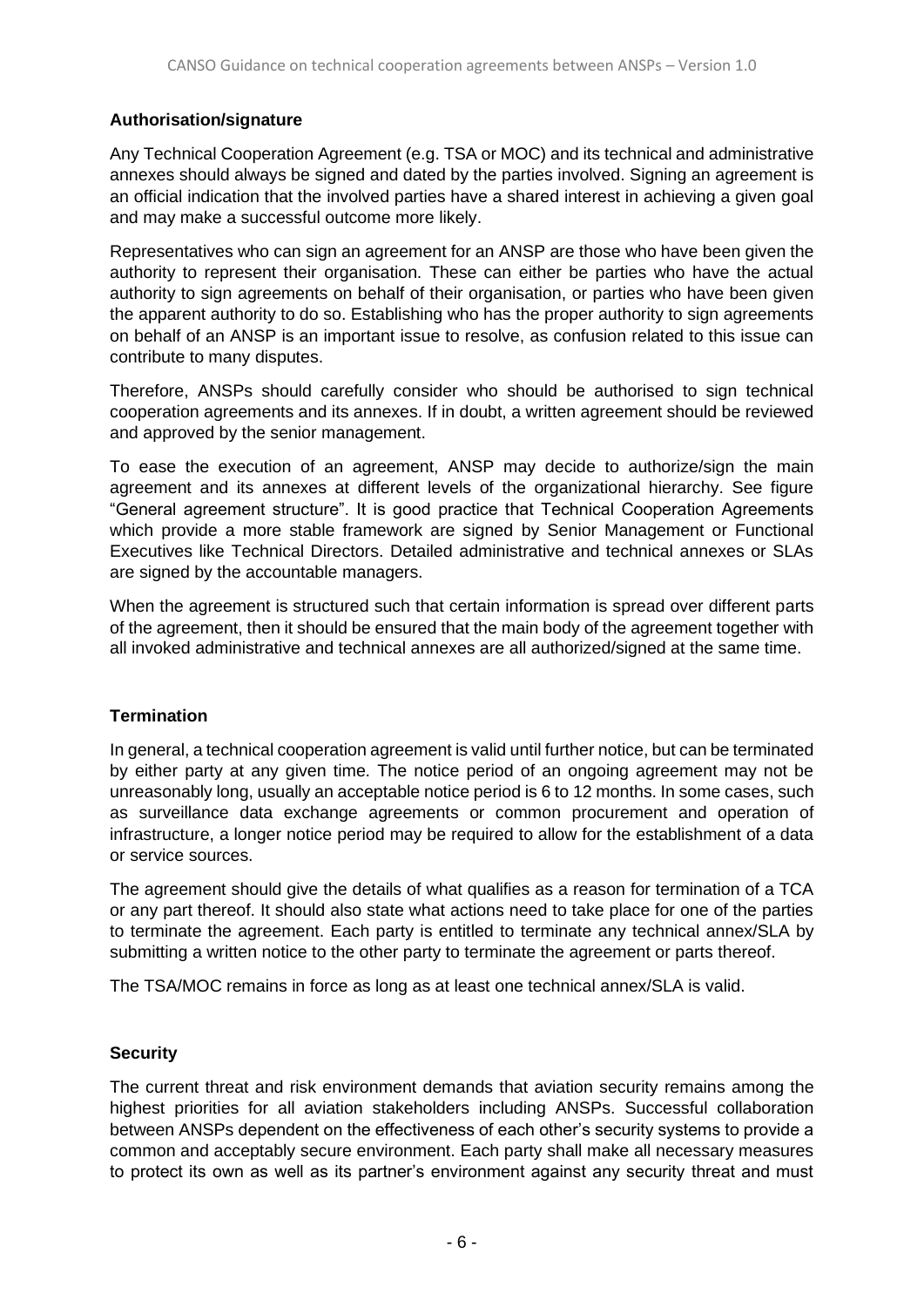consider aviation security aspects as appropriate including inter alia protected critical information, security checks, secure infrastructure and declaration of security events.

Each party shall take all necessary measures to detect any threat, breach or cyber security attack against its own environment and inform the other partners as quickly as possible.

Confidential information like IP addresses shall be disclosed strictly based on need-to-know principle, the transmission of this information must be ensured by sufficiently protected means.

In relation to the agreed ATM/CNS data exchange and provided services, each party should notify another one in case of detected data corruption, security incident or weakness.

Regarding physical protection, parties should allow duly authorised personnel access to facilities, information, and meetings, as required for the proper execution of the agreement, under due supervision.

#### **Data protection**

When making data available to other parties, it is important to let users know in advance under what conditions they are allowed to access and use the data. Terms and conditions depend on the nature of the data. Recipient of data shall declare who will be using data (e.g. en-route centre only) and for what purpose.

Open data can be freely accessed and used. For restricted data specific access and/or use conditions should be detailed.. TCA is an effective way to communicate such permissions.

In nearly all cases data exchanged between ANSPs fall under the category of restricted data. Their exchange and use is limited to the provision of air navigation services and may include training, technical demonstrations, system evaluation and test purposes. The use of the infrastructure and ground sites should be limited to support the provision of operational tasks (e.g. CNS, ATM, AIS, MET, FDP, RDP...).

When processing personal data, the rules of the General Data Protection Regulation (GDPR) must be observed. The GDPR provides also the possibility for States to develop and implement their national data protection rules. When signing an agreement between the ANSPs from different States, the national laws of all States concerned and the GDPR rules must be complied with.

Any personal data should be processed solely for the purposes of the performance, management and monitoring of this agreement. The parties should adopt appropriate technical and organisational measures necessary to preserve confidentiality and limit access to this data. In specific cases it may be desirable to specify the right to use the data after termination of the agreement.

The partners should note that technical cooperation agreements as well as any associated report may need to be provided to their National Supervisory Authority, if requested to do so.

#### **Confidentiality**

The parties may agree on details on how to preserve the confidentiality of any information, notwithstanding of its form, disclosed in relation to the implementation of such agreement.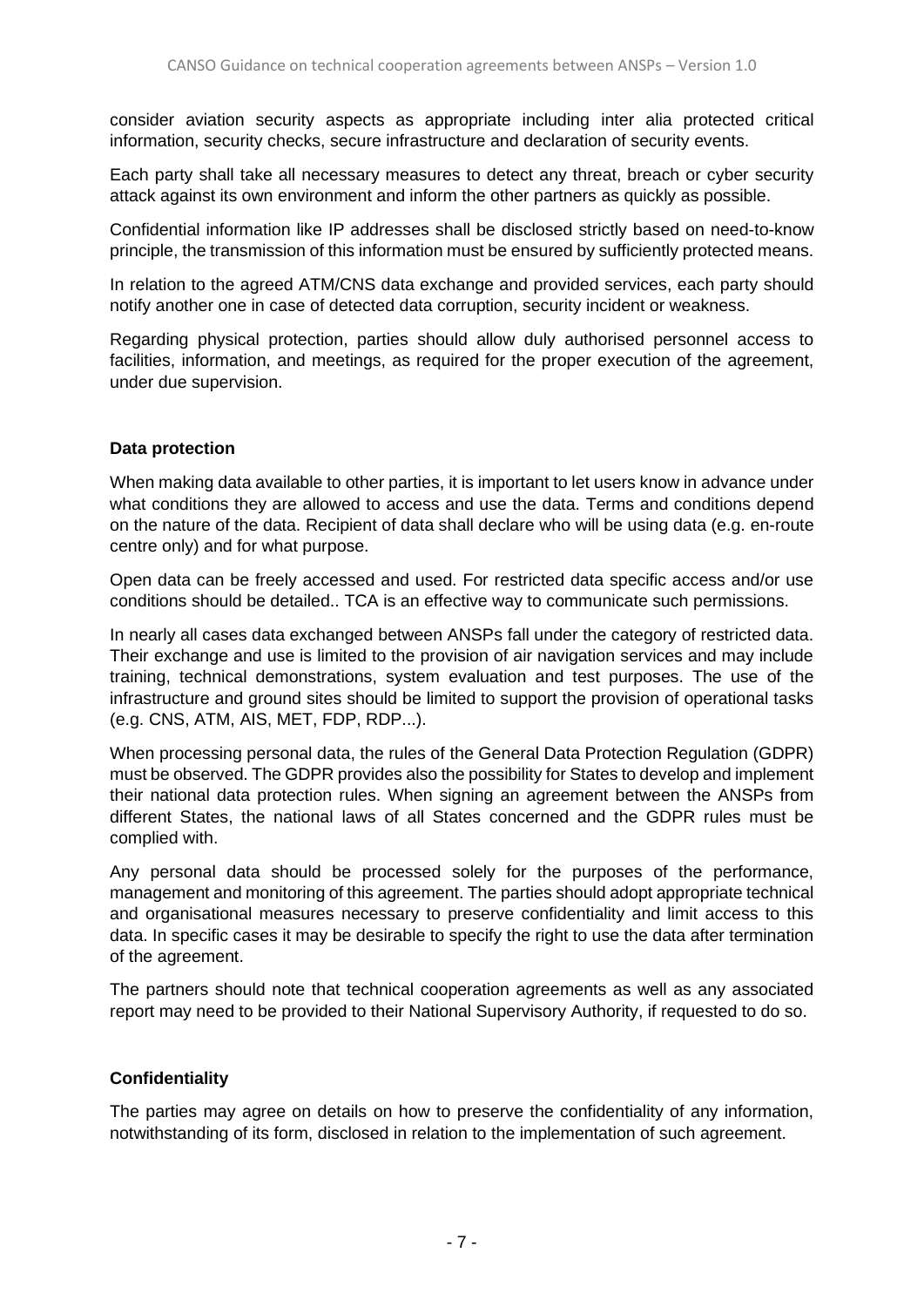#### **Points of contact**

Their main role as Point of Contact is to liaise with the other party and serve as the coordinator or focal point of information dealing with activities addressed by the TCA and/or its annexes. Typically, either an individual person and/or a department/office/section/function are nominated as Point of Contact. Some organisations prefer to nominate individual persons, whereas others prefer the use of organisational or functional references as point of contact. There are pros and cons for both approaches.

Many ANSPs expect interaction with the signing partner to be instant and they want immediate resolution of their concerns. Correct contact information is therefore of the utmost importance for the development, maintenance, and execution of an agreement. Outdated or incorrect contact information may result, for example in the event of a planned service interruption, to a loss of service without receiving any pre-notification. Furthermore, much longer response times to resolve any problem may need to be expected. It is recommended to distinguish between instant communication and/or reaction, an intervention in order to allow earliest possible use of a service and complete resolution of a problem. This may be arranged through different levels (e.g. first, second and third) of communication between the partners.

#### *Individual vs functional addresses*

Some ANSPs prefer agreements which make use of organisational or functional addresses to better guarantee the service continuity as detailed in main part of the agreement and/or its administrative and technical annexes. In such cases a dedicated administrative annex is used with contact details sorted by subject areas services. A contact annex should be easy to use by the teams involved in the subject areas.

#### *Update contact information*

Names and contact details such as telephone numbers, email addresses etc. are subject to frequent changes and may therefore contradict the concept of a TCA as a stable document. For this kind of information, a dedicated annex may be more appropriate.

It is the signing party's responsibility to keep its contact details up to date. Any amendment to the contact details should be done by authorized personnel using clearly defined information channels. When deemed necessary each party may update its contact details without approval of the other party.

#### *Authorization*

Only a contact point listed in the agreement, should provide or receive any information or instructions. In addition, only a recipient or customer duly declared in the corresponding annex is entitled to request anything. The caller must therefore identify himself/herself clearly so that the receiver can clearly authenticate the caller and be sure that their communication is duly authorized.

#### **Performance Management**

To support a proper execution of the agreement, it is recommended that signing ANSP agrees on a consistent approach, methodology and tools to monitor, evaluate and reconcile the delivery of services or data covered by the agreement.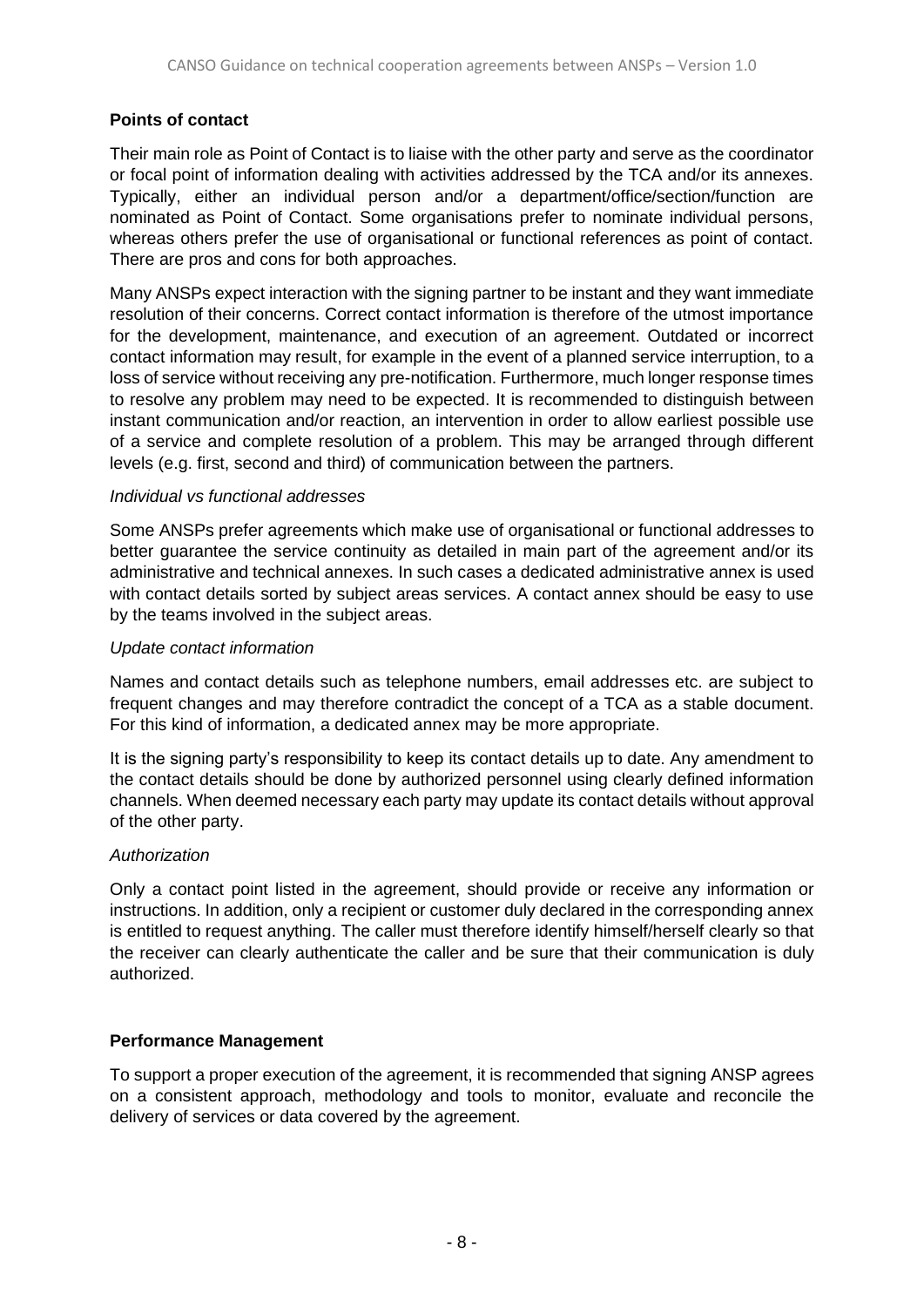#### **Define expected performance**

In a first step the service or data exchange must be clearly described, and this description must include the expected performance values and indicators, detailing quality, availability, level of service as agreed. It is recommended to use, to the extent possible, simple performance indicators. If no such performance indicator can be determined, then the usefulness of such service or data exchange need to be questioned.

When defining the performance criteria of a service or data exchange the use of standards or guidance material stemming from ICAO, Eurocontrol or Eurocae, if available, is recommended. If no such material is available, then the signing parties need to agree on what performance of the service or data exchange is expected.

When suitable performance values and indicators, stemming ICAO, Eurocontrol, Eurocae or other appropriate specifications have been identified, the signing parties should consider referring to those specifications instead of duplicating them in the agreement or its annexes. This would help to keep information more consistent and minimize discrepancy between performance specifications used in the agreement and international documents. The NewPENS contract is a good example, since it contains specific performance indicators which may be simply cited in the agreement. On the other side, changes to cited international specifications must the followed more closely by the signing parties since any amendments may have a direct impact on the evaluation of the service or data exchange performance.

#### **Measure performance**

#### *Monitoring methods and tools*

The performance monitoring can be a real-time/online process or an off-line process, depending on the technics, on the criticality, or other technical or organisational constraints. It is very important to define on the service accessibility point( $s<sup>2</sup>$ ) where the performance and other quality parameters should be measured (or as close to that point as possible).

There can be a mix between real-time monitoring of simple parameters and offline monitoring of very accurate parameters, for example, in the radar domain, real-time monitoring of the output of an MSSR versus off-line SASS-C-monitoring of the detection capability in the entire control volume. To avoid major discrepancies in measurement results between the two parties, it is important to agree upfront on common measurement references, standards, tools and methods.

For networks, one could consider on the one hand (in real time) the latency time and on the other hand of the monitoring period the overall evolution of figures like the traffic load or the convergence time after failure.

The assessment of the performance could be costly, and a trade-off between the need and the cost could be useful. As an example, in the NAV domain, the cost of the flight inspection (which is a legal requirement) are born by the ANSP operating the facility, while the facility may also be used by aircraft operating in airspace served by another ANSP?

<sup>&</sup>lt;sup>2</sup> In case of network interconnection there may be two.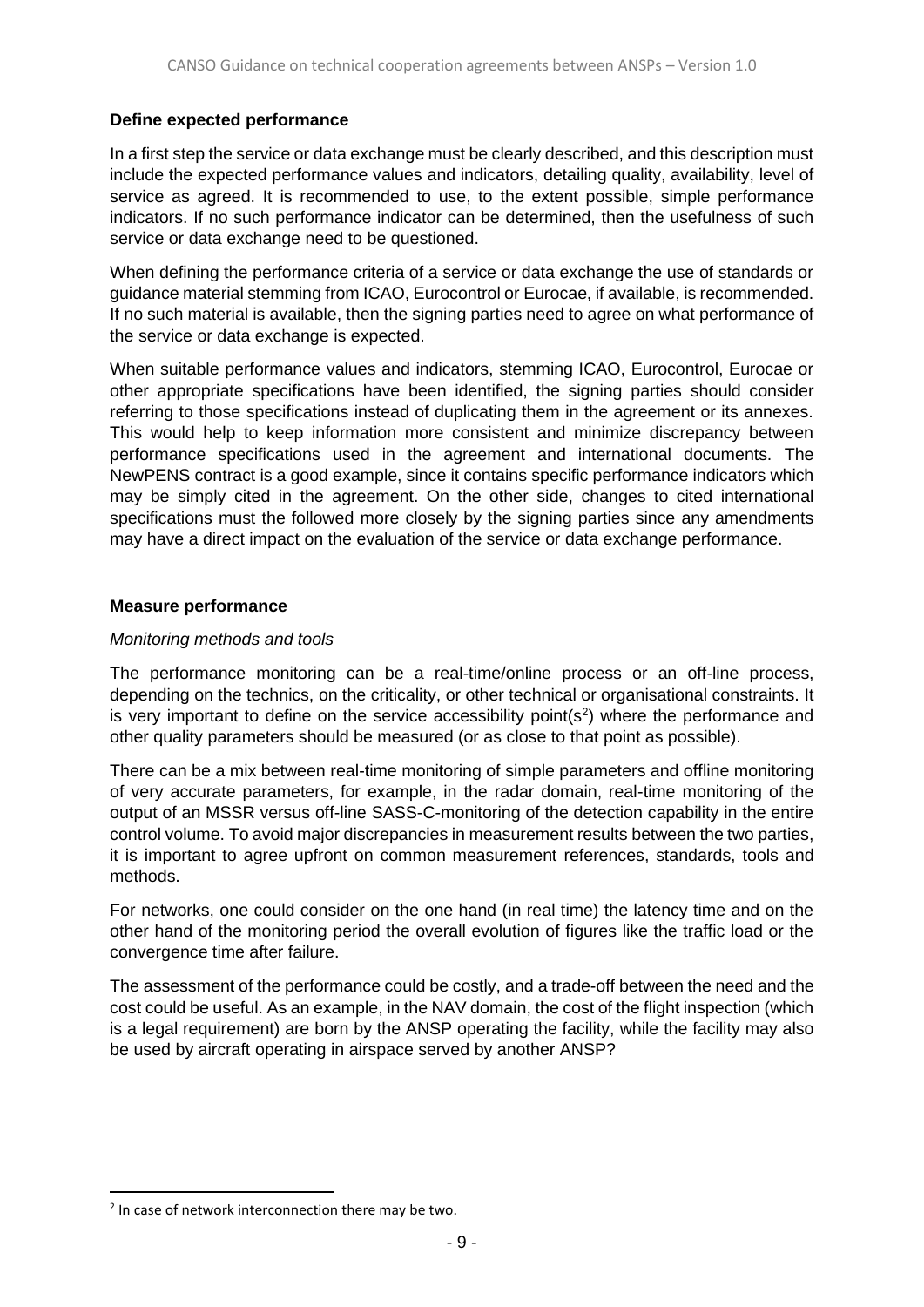#### *Formatting of results*

The results should be made available to the other party in a workable form, preferably jointly agreed upon beforehand.

#### *Users group (one user group for each annex)*

The above results should constitute the input data for a joint working group responsible for discussing them, validating them, drawing the consequences and defining the means of action, corrective and preventive measures.

The group from the two ANSPs and responsible for an area should meet periodically to discuss technical aspects, to improve its cohesion and to decide on corrective actions.

#### *Maintenance actions for each service*

Degradation of services, maintenance activities, security breaches which could lead to service/data interruption should be notified as quickly as possible.

Advance notice regarding preventive maintenance shall be sent as soon as possible, and should be tailored as much as possible to mutual constraints. Such notice shall be followed up shortly before the action by a phone call or any other contact between the teams in charge, as a kind reminder.

The return to an acceptable level of performance shall also be reported to each user as soon as possible.

All times disseminated in the agreement shall reference to UTC as a time standard (e.g., maintenance).

#### **Quality management**

To integrate the agreement into the Quality Management System of each signing party, a periodic verification of the effectiveness of the technical annexes should be foreseen. Corrective measures, the impact on the quality of the service provided and necessary updates the annexes could be addressed under this section.

#### **Costs and expenses**

Addressing costs and expenses in connection with the execution of the agreement and in relation to the fulfilment of obligations under the agreement is a sensitive issue and requires careful consideration by the signing parties. Financial aspects may be addressed as part of the TCA, or separately through a commercial contract. It should be recalled that technical cooperation agreements should focus on service or data exchange and its performance monitoring. Complicated financial provisions may overload such an agreement and thus distract from its main purpose.

In general, each party to the agreement is solely responsible for all costs and expenses in connection with the execution of the agreement and in relation to the fulfilment of its duties and obligations.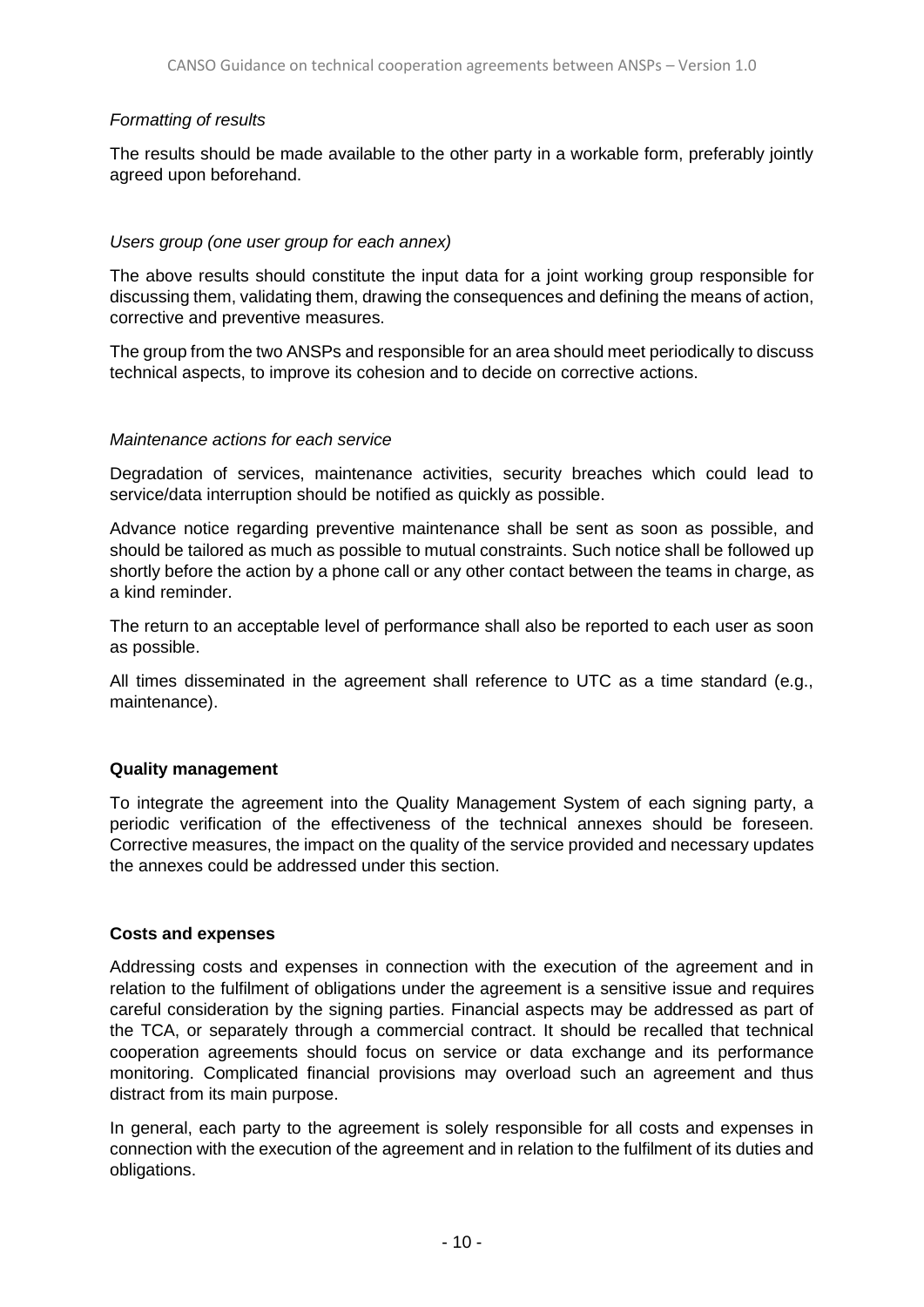In case the signing parties agree on a more in-depth consideration of costs and expenses, then this should be done for each service or data exchange individually. A service provided on the basis of a reciprocal relationship, such as OLDI, should follow the general principle, whereby each party is responsible for covering its own costs. However, in case of one party provides data to the other party (e.g. SUR data), both partners may agree to compensate costs associated with the provision of services or data. Cost compensation may include concepts of "non-profit", "fair pricing" of common investment. Prevailing practice today is to provide services or data on "as-is basis" without any guarantee of service quality or availability.

It is the ANSP's responsibility to do "a make-or-buy decision" and choose between providing a service or data in-house or purchasing it from an external supplier. In-house service provision includes buying technology and its subsequent long-term operation and maintenance. Purchase a quality ensured service from an external source may lead to a reduction of redundant technical infrastructure. The concept of ADSP may serve as an example.

*Editor's note: Relation with third parties and data provision beyond signing ANSPs require further consideration to better understand any implications and consequences.*

#### **TCA/TSA/SLA updates and amendments**

Procedure for amendments of the agreement and its annexes as well as the types of changes that require one should be specified. Since the agreement involves several different parties, often from different States and with different languages, the rules on efficiently managing and organising the agreement should be set out clearly. Proper management of the agreement is needed to efficiently achieve the expected results and exploit them.

It may be assumed that after signing a TCA, the relevant agreements will be valid for longer period and will need to be updated from time to time. The TCA structure itself (hierarchy divided into the main document, its administrative and technical annexes/SLA for each individual services) simplifies the update process. If responsibility is properly delegated in the parties, accountable managers should be responsible for updating individual services, modifying "their" SLAs as needed. Changes within the individual documents are visible through the change control log. One of the annexes (List of active SLAs) serves to give senior management the necessary overview of the current status of the SLAs. Changes in the main document are not common, but it is also recommended to address them by replacing the original documents with clear identification of changes, which helps transparency and clarity for understanding.

Some ANSPs already have 10+ years of experience with TSA / SLAs. After initial improvement of some details of the agreements, the documents are mostly stabilized, and further changes become rare.

Notice periods for termination of the agreement are addressed above.

Each ANSP should be ISO 9001 certified and is therefore required to comply with the associated document verification procedures. Hence the signing parties shall adjust their internal and mutual processes to enable a promptly updating the agreement and its annexes to continuously reflect the reality.

#### **Liability**

The parties may agree under what circumstances they can be held liable for damage while an action under this agreement is being carried out or as a consequence of such action. Provisions addressing liability towards third parties may also need to be considered.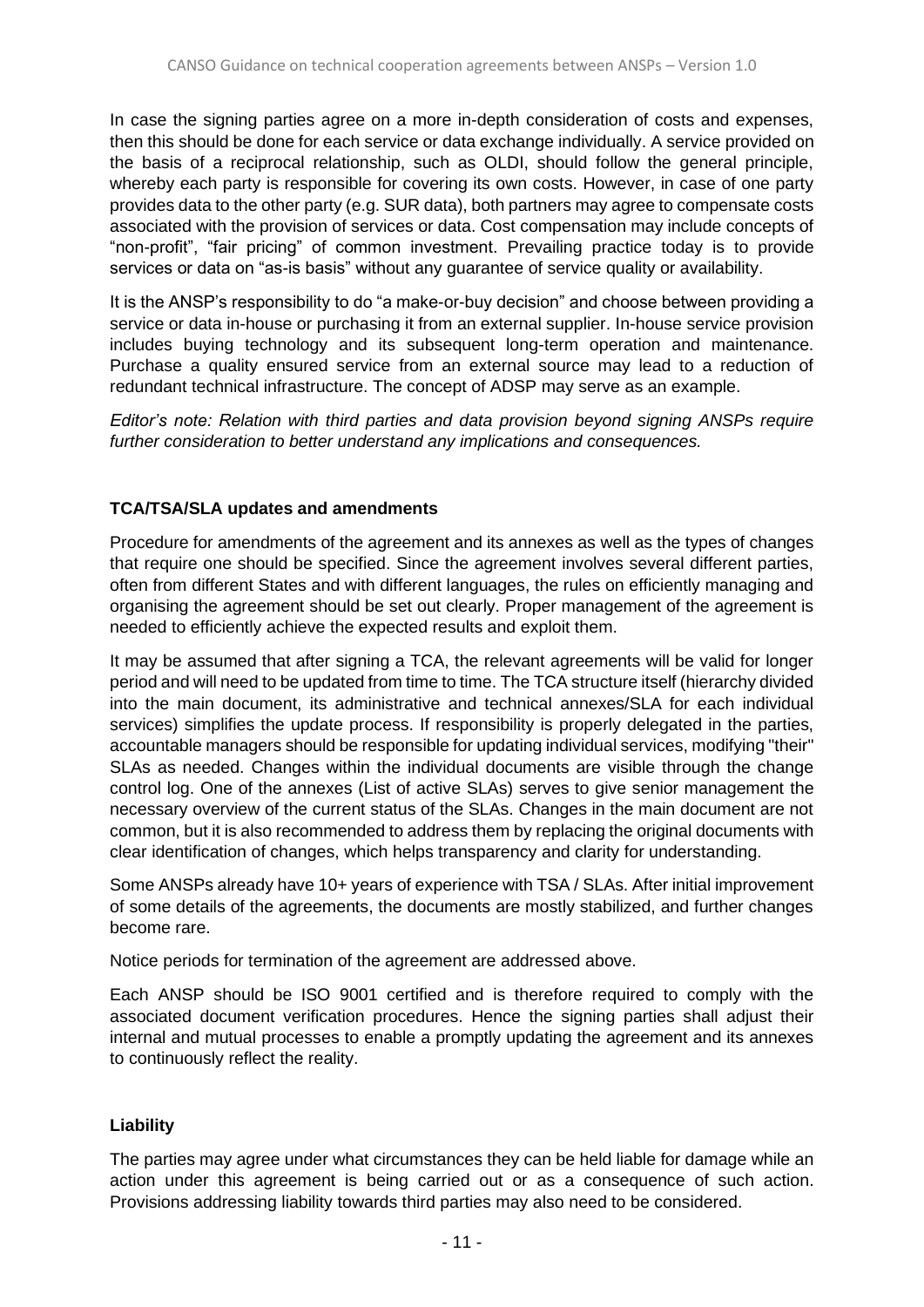#### **Ethics**

If deemed necessary, the agreement may address compliance with Ethics of the parties, intended as those "guide of principles designed to help professionals conduct business honestly and with integrity. A code of ethics document may outline the mission and values of the business or organization, how professionals are supposed to approach problems, the ethical principles based on the organization's core values, and the standards to which the professional is held. A code of ethics, also referred to as an "ethical code," may encompass areas such as business ethics, a code of professional practice, and an employee code of conduct."

#### **Force Majeure**

A Party will not be liable to the other for any delay in or failure to perform its obligations as a result of any cause beyond its reasonable control. The Party so affected shall as soon as practicable: (a) notify the other Party of such fact and of the period of its continuance and consequences which are expected; and (b) take all reasonable action to minimize the consequences of the relevant events and to resume due performance of the obligations excused as soon as practicable.

#### **Agreement language**

When signing parties agree to use more than one agreement language, then it should be specified what language version should prevail in case of discrepancies. To ease execution, it is recommended to use English as the agreement language. When signing parties agree to use English and their respective national language, then in case of discrepancies the English language should prevail.

#### **Applicable law and dispute settlement**

In a technical cooperation agreement information may be included regarding the law(s) applicable to the agreement and the place of jurisdiction. For agreements between ANSPs, this may include European Union law supplemented as appropriate by national law of the parties involved.

As a general principle, the parties shall do everything possible to settle any dispute arising between them during the implementation of this agreement. In the event of failure to reach an agreement, methods may be included for resolving disputes (in court, via arbitration or via mediation).

#### **Definitions**

Defining specific terms in a 'definitions' section helps to avoid misunderstandings about the extent of a particular right or obligation.

#### **Regulatory provisions**

Some EU Regulations relevant for ATM/ANS providers explicitly require concluding an agreement. Dependent on the required content, the relevant terms can be subject to either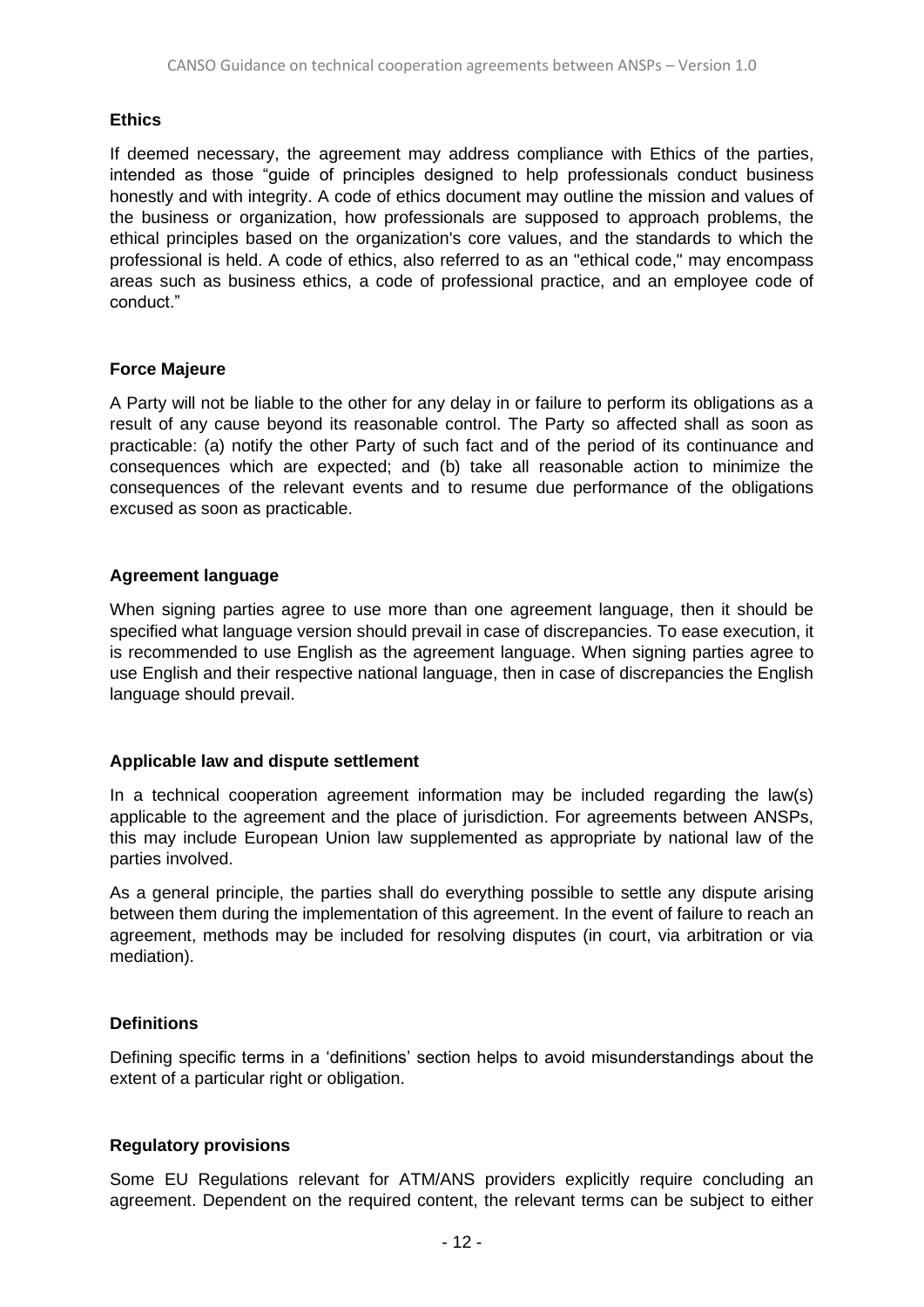TSA or SLA. In most cases, the given headlines in this document represent such requirements, e.g. "quality of service", "monitoring criteria", "performance", "liability and assurance", "security policy". It is recommended to indicate in the agreement the source of that legal requirement (implementing rule or AMC) by noting a reference. This also eases to show compliance to the regulatory requirement towards any auditor.

Annex 1 contains a non-exhaustive list of EU legal provisions that require agreements between ATM/ANS providers.

### 4. Sample agreement structure

In following sections 2 sample agreements are provide which follow the basic principles are detailed above. Main elements of the agreements and its administrative and technical annexes include, inter alia:

- Preamble
- Parties, including the information who represents each partner in the context of this technical agreement.
- Purpose and scope of the technical cooperation agreement. In this part, a list of services which are part of the Technical Agreement should be identified.
- Technical agreement structure (describing the concept of the document, annexes and configuration control as well as approvals), focal points for management of the main part and its annexes
- Communication, coordination and escalation principles- short/general, at the package level
- Change management principles short/general, at the package level
- Quality and performance monitoring short/general, at the package level
- Maintaining technical agreement and annexes, definition who signes what, how to update agreements, etc.
- Legal rules, including conditions and limitations, resolution of disagreement, liability arrangements, statements where the cost/fees are defined (normally, fees and costs should be defined somewhere else), force majeure, place of jurisdiction and applicable laws,
- Entry into force, Termination of the Agreement
- List of active technical annexes/SLAs and people who are authorised to sign (matrix)
- List of Acronyms and Definitions
- Technical annexes/SLAs as separate annexes (per service)

# 5. Sample 1 – TSA/SLA agreement

The TSA is implemented through technical SLAs (TSA Annexes), each of them dedicated to a specific subject area (e.g. shared use of services and/or facilities, exchange of data) containing at least a description of the tasks to be performed, including duration and, if applicable, workload foreseen. If a greater level of detail is deemed necessary, SLAs can be developed through specific appendices regarding technical and operational conditions inherent to the systems and equipment to which the SLAs refers.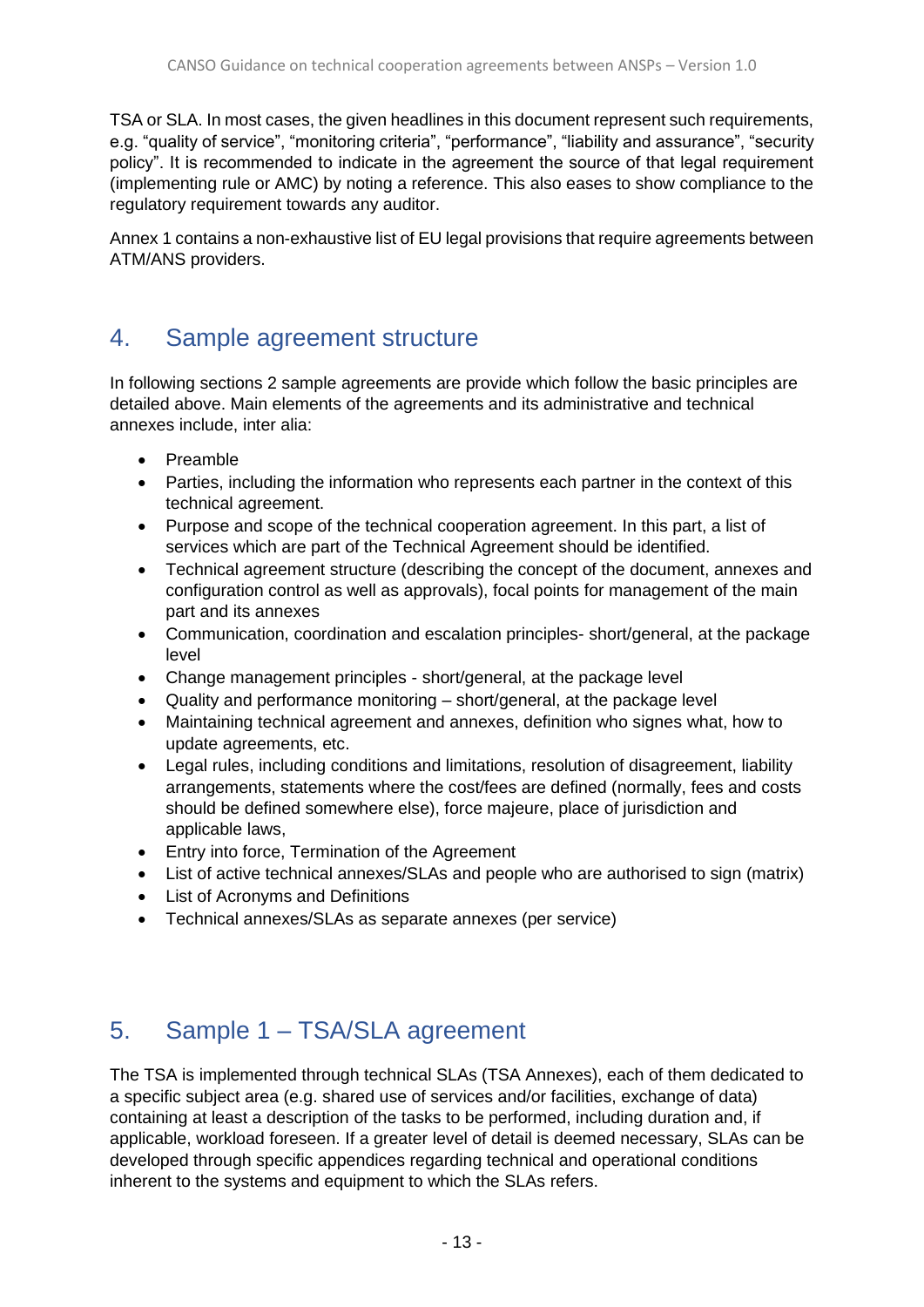Additional information may be included in dedicated annexes and describe for example procedures related to operations, maintenance and execution of changes, definitions and abbreviations, or a list of the active SLAs and information on their authorisation.

The following diagram illustrates the relationship of the various components of a technical service agreement.



Outline of the main document - Technical Service Agreement (TSA)

*PREAMBLE*

- *1 AGREEMENT PARTIES*
- *2 PURPOSE AND SCOPE OF THE TECHNICAL SERVICES AGREEMENT*
	- *3 TECHNICAL AGREEMENT STRUCTURE*
	- *4 CO-OPERATION PRINCIPLES AND OBLIGATIONS*
		- *5 QUALITY AND PERFORMANCE MONITORING*
			- *6 TECHNICAL ESCALATION PROCESS*
				- *7 CHANGE OF THE SERVICE*
				- *8 TSA AND SLA MAINTENANCE*
					- *9 LEGAL RULES*
					- *10 AGREEMENT PERIOD*
						- *11 FORCE MAJEURE*
	- *12 PLACE OF JURISDICTION AND APPLICABLE LAWS*
		- *13 AGREEMENT AUTHORISATION*
		- *Annex A – Procedures and levels of technical support*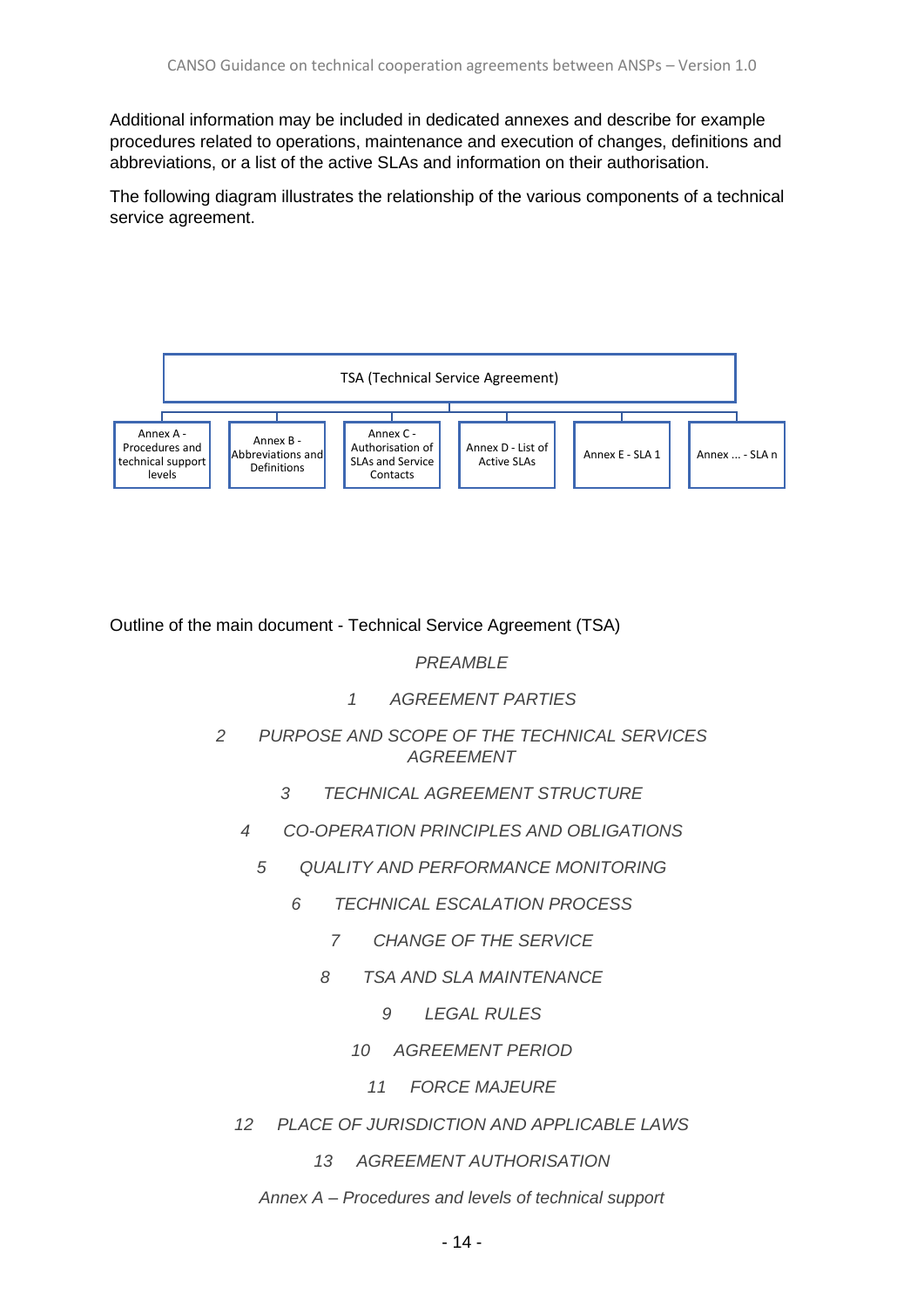*Annex B – Abbreviations and Definitions Annex C – Authorisation of SLAs and Service Contacts Annex D – List of Active SLAs Annex E etc – Individual SLAs for each service*

Outline of a technical annex - Service Level Agreement (SLA)

*TABLE OF CONTENT*

- *1 AGREEMENT PARTIES*
	- *1.1 PARTNER A*
	- *1.2 PARTNER B*
	- *2 OBJECTIVE*
- *3 SCOPE AND FORMAT OF SURVEILLANCE DATA*
	- *4 PERIOD OF VALIDITY*
	- *4.1 ENTRY INTO FORCE*
	- *4.2 TERMINATION OF THE AGREEMENT*
		- *5 TERMS OF SERVICE*
	- *6 ARCHITECTURE AND DELIVERY POINTS*
		- *6.1 ARCHITECTURE*
	- *6.2 GRAPHICAL OVERVIEW SERVICE FUNCTION*
- *6.3 DETAILED DESCRIPTION OF THE SERVICE AND CUSTOMER USAGE*
	- *6.4 COVERAGE REQUIREMENTS*
		- *6.5 DELIVERY POINTS*
		- *7 QUALITY OF SERVICE*
			- *7.1 QUALITY LEVEL*
	- *7.2 QUALITY EVALUATION TOOLS AND METHODS*
		- *7.3 AGREED SERVICE LEVELS*
			- *7.4 SERVICE INTEGRITY*
		- *7.5 SERVICE DEGRADATION*
		- *8 SERVICE DOWNGRADE PROCEDURES*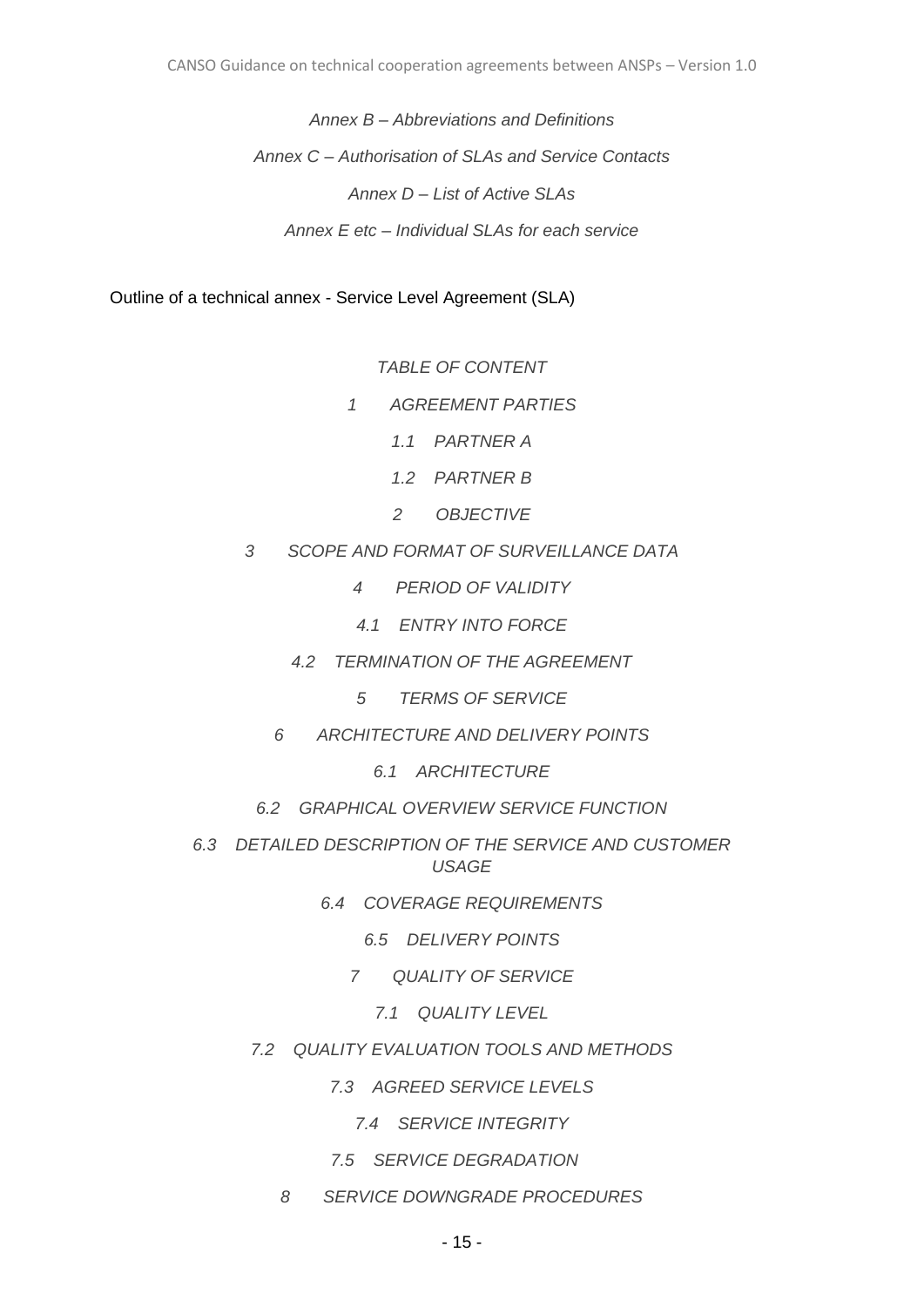*9 CHANGE OF THE SERVICE 10 CONTACT INFORMATION 10.1 FIRST LEVEL OF SUPPORT (H24) 10.2 SECOND LEVEL OF SUPPORT (H8) 11 SLA REPORT 11.1 REPORT FORMAT 11.2 REPORT FREQUENCY ATTACHMENT 1 TECHNICAL PARAMETERS*

Samples of a Generic TSA for technical services, Generic SLAs for navigation and for surveillance services are provided in Annex 2

# 6. Sample 2 – Technical MoC

A Technical Memorandum of Cooperation (MoC) is based on a similar concept. The main body of the TMC is used as the framework agreement to specify general more stable terms and conditions between the signing ANSPs and then annexes on specific subject areas.

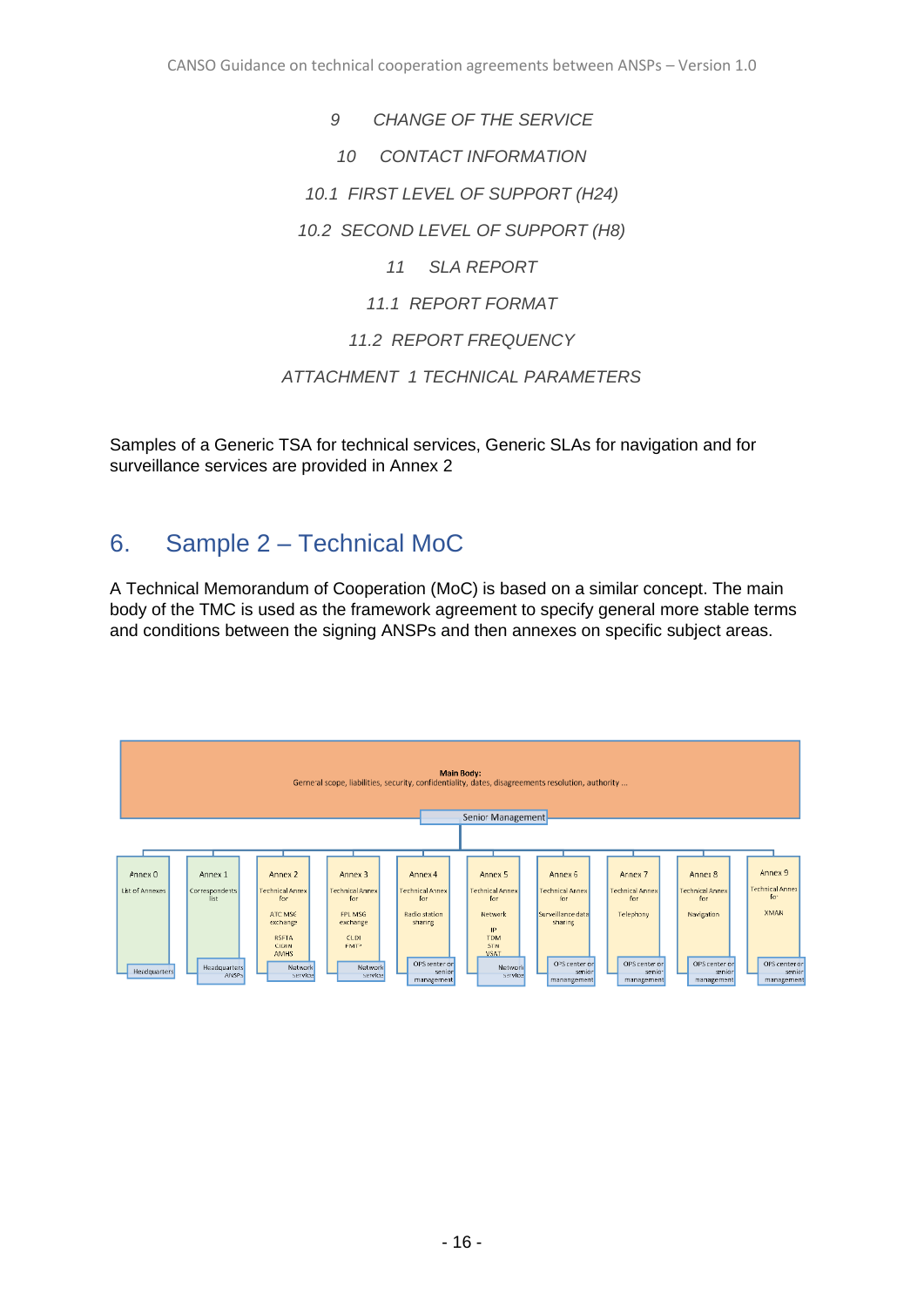#### Outline of the main document – Memorandum of Cooperation (MoC)

| Article 1. Definitions                                                                |  |
|---------------------------------------------------------------------------------------|--|
| Article 2. Purpose of the MoC.                                                        |  |
| Article 3. Implementation.                                                            |  |
| Article 4. Scope.                                                                     |  |
| Article 5. Financing                                                                  |  |
| Article 6. Liability                                                                  |  |
| Article 7. Rights and duties                                                          |  |
| Article 8. Confidentiality.                                                           |  |
| Article 9. Security                                                                   |  |
| Article 10. Technical coordination                                                    |  |
| Article 11. Technical Service Escalation process                                      |  |
| Article 12. Resolution of Disputes, Governing law and Place of<br><b>Jurisdiction</b> |  |

*Article 13. Entry into force and termination*

*Article 14. Force majeure Article 15. Notification Article 16. Miscellaneous Article 17. Entire MOC and Amendments*

Outline of a technical annex

*1. Objective*

*2. Service level*

*2.1. ANSP 1 - Quality, availability and reporting procedures*

*2.2. ANSP 2 - Service level quality assessment*

*3. Transmission to third parties*

*4. Modifications*

*5. Reference documents*

*5.1. Standards/Specifications references and applicable documents*

*5.2. Other documents*

*6. Entry into force and termination.*

*7. Signature*

- 17 -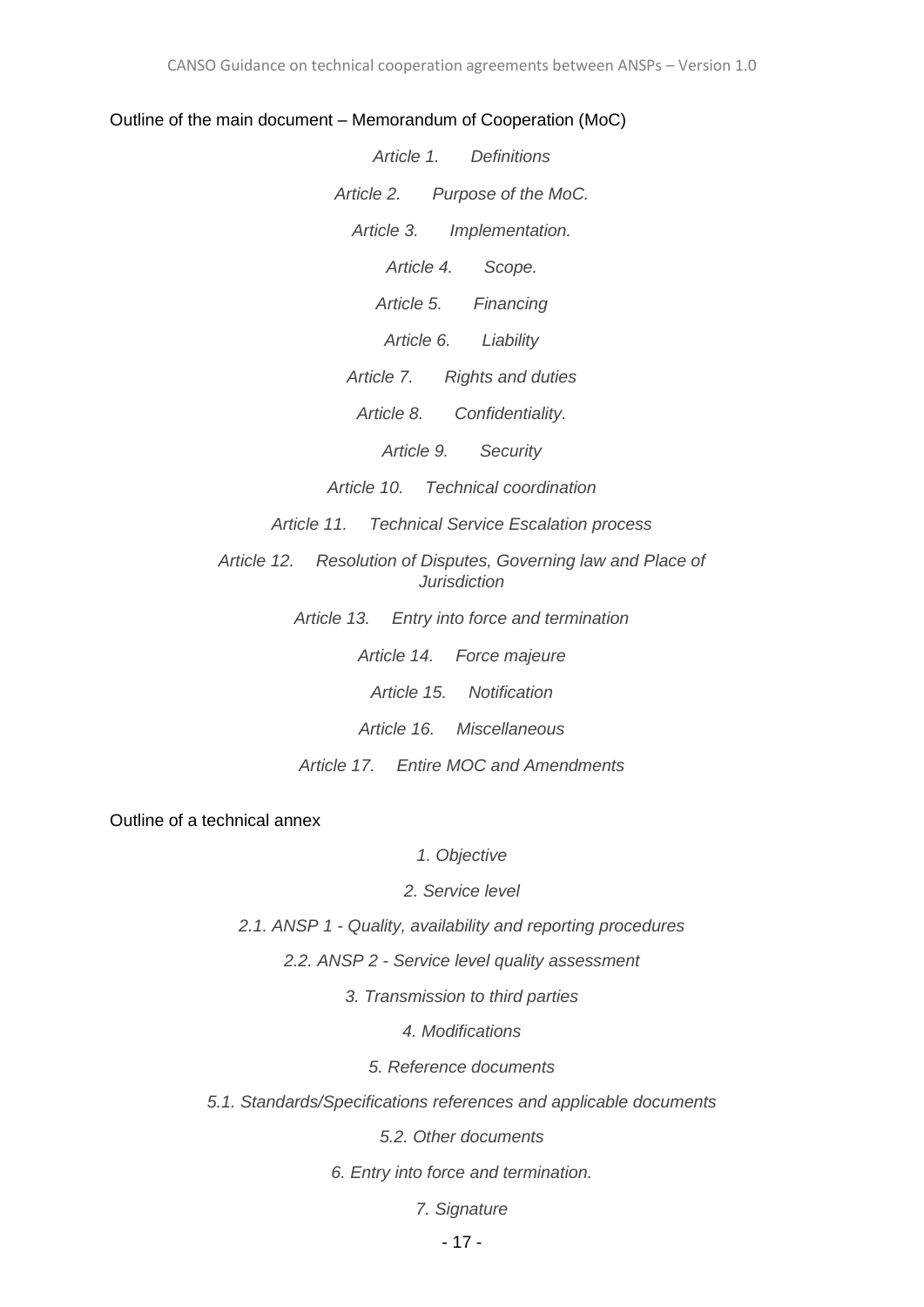*Appendix 1: Technical characteristics and operating conditions*

*1. Objective*

*2. Architecture*

*3. Scope of the surveillance data*

*Appendix 2: Maintenance procedures*

*1. Objective*

*2. Maintenance procedures*

*2.1. Equipment Monitoring*

*2.2. Corrective Maintenance*

*2.3. Preventive Maintenance & Modifications*

*3. Agreed means of communication*

*4. Correspondents*

*Appendix 3: Technical parameters*

*1. List of sensors*

*2. Coverage maps:*

*2.1. ANSP 1 sensors*

*2.2. ANSP 2 sensors*

*3. Surveillance Data providers and users*

Samples of a Generic Technical Memorandum of Cooperation (TMC) and a Generic technical annex of a TMC are provided in Annex 3.

# 7. Drafting guidelines

In view of the large and diverse audience inside and outside ANSPs, an agreement should be drafted precisely. To avoid ambiguity, the "who, what, when, where and how" rule should be respected, with a presumption that the "why" has already been taken care when the need for an agreement was identified.

Many aspects of a TCA and its administrative and technical annexes can be standardized and generic templates, as contained in Annexes 2 and 3, have been developed that provide the basics you'll need most of the time.